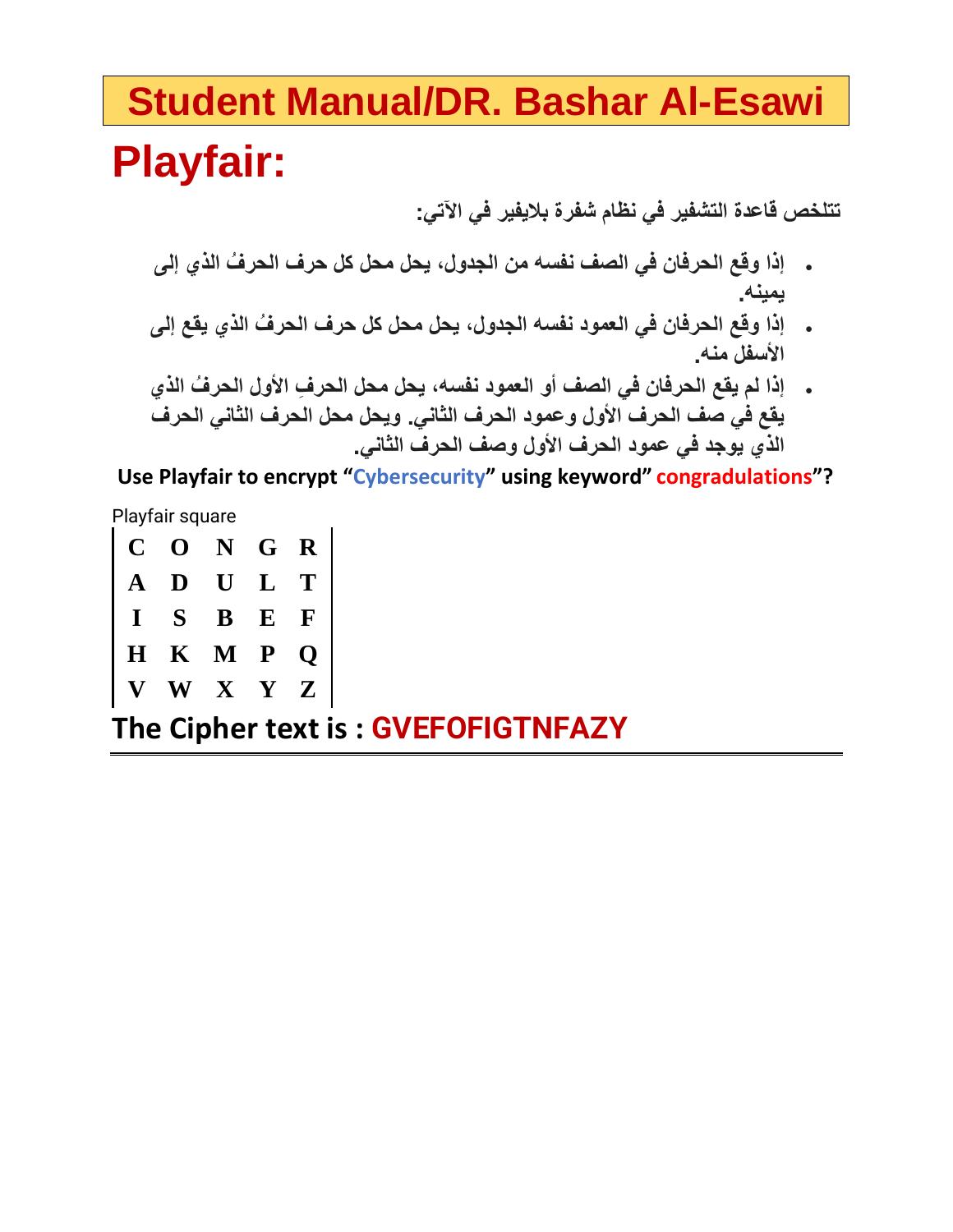# **Hill Cipher:**

Let Alphabet is:

|  |  |  |  |  |  |                 |  |  |  |          |  |  | A   b   c   d   e   f   g   h   i   J   k   I   m   n   o   p   q   r   s   t   u   v   w   x   y   z |  |  |
|--|--|--|--|--|--|-----------------|--|--|--|----------|--|--|-------------------------------------------------------------------------------------------------------|--|--|
|  |  |  |  |  |  |                 |  |  |  |          |  |  | 6 7 8 9 1 1 1 1 1 1 1 1 1 1 1 1 1 1 1 1 2 2 2 2 2 2 2 2 2 2 2                                         |  |  |
|  |  |  |  |  |  | 1 2 3 4 5 6 7 8 |  |  |  | <b>O</b> |  |  | $3 \mid 4 \mid 5 \mid 6 \mid.$                                                                        |  |  |

Text or Plain= **information security**

## Key = **best hill cipher**

## **Find key length ==16==4X4**

| B | e | ${\bf S}$ | t |
|---|---|-----------|---|
|   | h |           |   |
|   |   | C         |   |
| P | h | е         |   |

| Plain | Key |    |             |    |
|-------|-----|----|-------------|----|
|       |     | 4  | 18          | 19 |
| 13    | 26  |    | 8           | 11 |
|       | 11  | 26 | $\mathbf 2$ | 8  |
| 14    | 15  |    | 4           | 17 |
|       |     |    |             |    |

8\*1+13\*4+5\*18+14\*19=416 mod 29=10=**K**

8\*26+13\*7+5\*8+14\*11=493 mod 29=0=A

And so on>>>>

Therefore Cipher=?????

## Bashar help:

<https://www.geeksforgeeks.org/vigenere-cipher/?ref=lbp>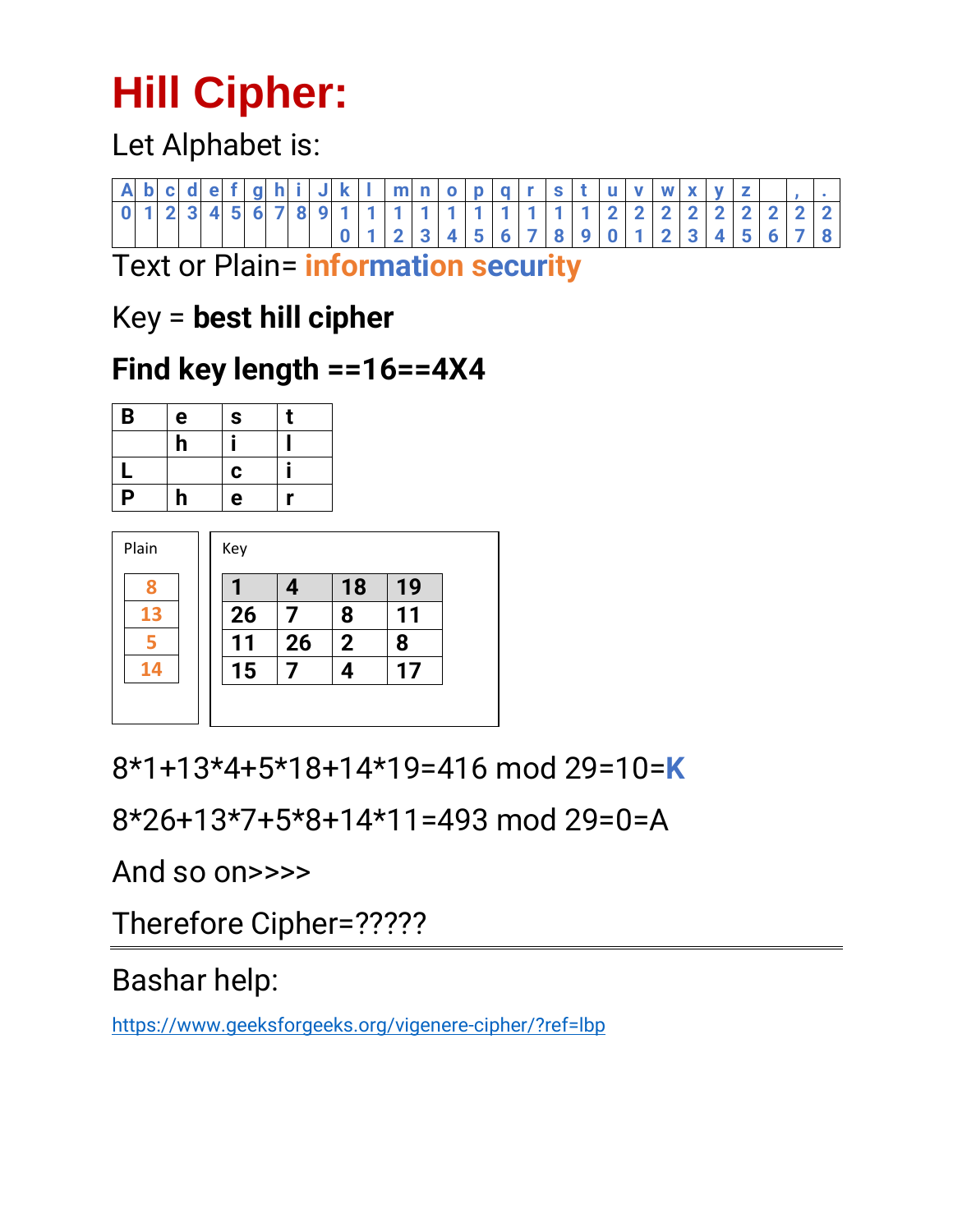## **Transposition Ciphers:**

## **Rail fence**

**<https://www.dcode.fr/rail-fence-cipher>**

The main idea depends on the following:

- **1.**The KEY between sender and receiver is Depth.
- **2.**The other is the PROTOCOL of operation this may be (Top-Down OR Bottom-Up).
- **3.**All Plain or Cipher must be rearranged in ZigZag way depends on Depth (KEY).

EXAMPLE:

If the depth=3, decryptes the Plain="**Give me the Password**" using Rail Fence technique? By TD and BU.

## **ANSWER:**

| ⌒<br>$\mathbf u$ |                      |              |   | $\overline{\phantom{0}}$ |                     |               |                          |        |   |                          | − |                  |                 |                        | W |   |              |                          | . . |
|------------------|----------------------|--------------|---|--------------------------|---------------------|---------------|--------------------------|--------|---|--------------------------|---|------------------|-----------------|------------------------|---|---|--------------|--------------------------|-----|
|                  | $\blacksquare$<br>и. |              | e |                          | $\mathbf{v}$<br>--- |               | $\overline{\phantom{0}}$ | и<br>ш |   | $\overline{\phantom{0}}$ |   | n<br>$\mathbf a$ |                 | $\sqrt{ }$<br><b>J</b> |   | u |              | $\overline{\phantom{a}}$ |     |
|                  |                      | $\mathbf{v}$ |   |                          |                     | $\Omega$<br>╰ |                          |        | e |                          |   |                  | $\sqrt{ }$<br>D |                        |   |   | $\mathbf{v}$ |                          |     |

**Therefore, to get Cipher Text read the matrix Row-By-Row:**

**Ciphertext= "G\_tPwXiem\_h\_asodveesr"**

### **If the direction BU the solution as follow:**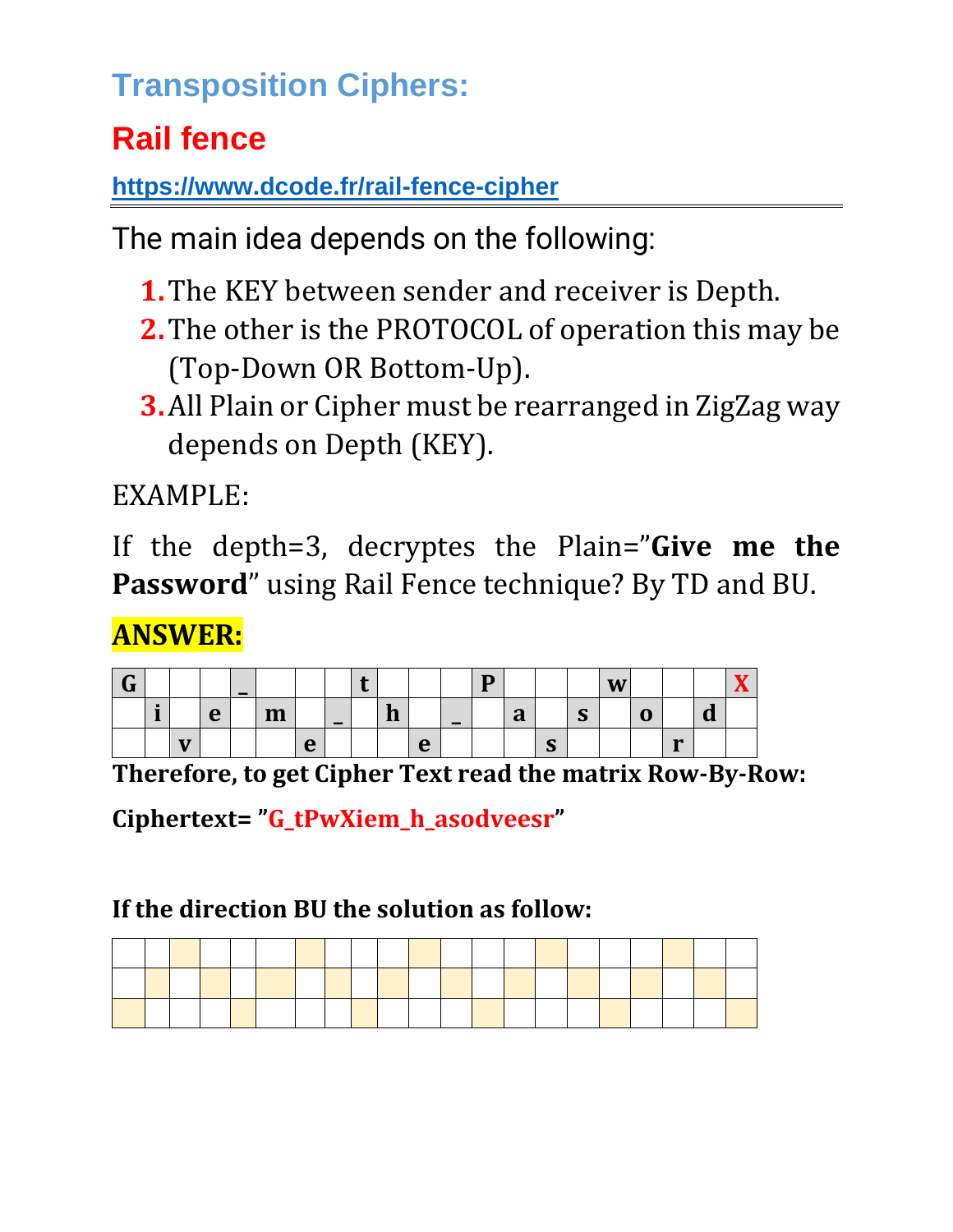#### **EXAMPLE2:**

### **Q) Decryptes "ERBRUIYSCTCEY" using key=4 by ZigZag method from Bottom-Up?**

#### **ANSWER:**



**Matrix Transposition (Columnar Transposition):**

- **In this method there is a KEY either to be numbers of Keyword,**
- **Build a Matrix with column = to number of char in KEY.**
- **In encryption, put the Plain row-by row.**
- **To find Cipher text, read characters by index of KEY.**
- **To find Plain, divide the total chars of cipher text by length of key= number of char for each column, then read row-by row to find the Plain text (Decryption).**

#### **EXAMPLE:**

**<https://www.boxentriq.com/code-breaking/columnar-transposition-cipher>**

**Let the key =631245, find the cipher text if Plain="do DoS Attack"?**

#### **ANSWER:**

| 6 3 1 2 4 5 |  |  |
|-------------|--|--|
| D O D O S A |  |  |
| t t a c k X |  |  |

**Therefore Thé CipherText="DaocotSkAXDt"**